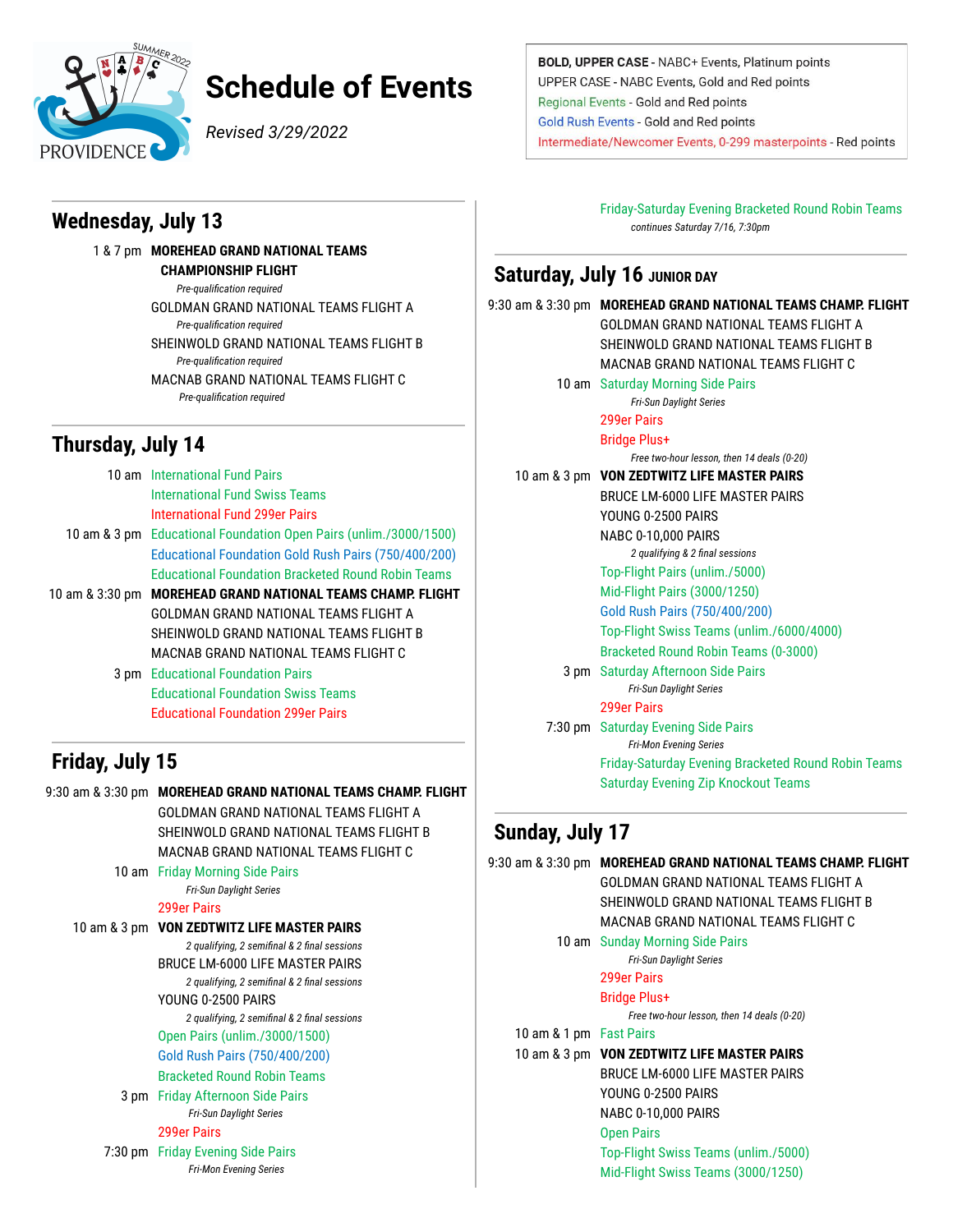Gold Rush Swiss Teams (750/400/200) 3 pm Sunday Afternoon Side Pairs *Fri-Sun Daylight Series* 299er Pairs 7:30 pm Sunday Evening Side Pairs *Fri-Mon Evening Series* Sunday-Monday Evening Bracketed Round Robin Teams *continues Monday 7/18, 7:30pm* Sunday Evening Zip Knockout Teams

## **Monday, July 18 GOODWILL DAY**

| 10 am Monday Morning Side Pairs                   |
|---------------------------------------------------|
| <b>Mon-Tue Daylight Series</b>                    |
| 299er Pairs                                       |
| 10 am & 3 pm WAGAR WOMEN'S PAIRS                  |
| 2 qualifying & 2 final sessions                   |
| Open Pairs (unlim./3000/1500)                     |
| Gold Rush Pairs (750/400/200)                     |
| <b>Bracketed Round Robin Teams</b>                |
| 10 am & 3:30 pm TRUSCOTT/USPC SENIOR SWISS TEAMS  |
| 2 qualifying & 2 final sessions                   |
| SPINGOLD KNOCKOUT TEAMS                           |
| Full-day knockout matches ending Sunday 7/24      |
| 3 pm Monday Afternoon Side Pairs                  |
| <b>Mon-Tue Daylight Series</b>                    |
| <b>299er Pairs</b>                                |
| 7:30 pm Monday Evening Side Pairs                 |
| <b>Fri-Mon Evening Series</b>                     |
| Sunday-Monday Evening Bracketed Round Robin Teams |
| <b>Monday Evening Zip Knockout Teams</b>          |
|                                                   |

## **Tuesday, July 19**

| 10 am Tuesday Morning Side Pairs                 |
|--------------------------------------------------|
| <b>Mon-Tue Daylight Series</b>                   |
| 299er Pairs                                      |
| 10 am & 3 pm WAGAR WOMEN'S PAIRS                 |
| Top-Flight Pairs (unlim./5000)                   |
| Mid-Flight Pairs (3000/1250)                     |
| Gold Rush Pairs (750/400/200)                    |
| <b>Bracketed Round Robin Teams</b>               |
| 10 am & 3:30 pm TRUSCOTT/USPC SENIOR SWISS TEAMS |
| SPINGOLD KNOCKOUT TEAMS                          |
| 0-6000 MINI-SPINGOLD KNOCKOUT TFAMS              |
| Full-day knockout matches until complete         |
| 0-2500 MINI-SPINGOLD KNOCKOUT TFAMS              |
| Full-day knockout matches until complete         |
| <b>3 pm</b> Tuesday Afternoon Side Pairs         |
| <b>Mon-Tue Daylight Series</b>                   |
| 299er Pairs                                      |
| 7:30 pm Tuesday Evening Side Pairs               |
| <b>Tue-Fri Evening Series</b>                    |
| Tuesday-Wednesday Evening Bracketed Teams        |
| continues Wednesday 7/20, 7:30pm                 |
|                                                  |

## **Wednesday, July 20**

|                          | 9:30 am & 3:30 pm  SPINGOLD KNOCKOUT TEAMS                            |
|--------------------------|-----------------------------------------------------------------------|
|                          | 0-6000 MINI-SPINGOLD KNOCKOUT TFAMS                                   |
|                          | 10 am Wednesday Morning Side Pairs<br><b>Wed-Thu Daylight Series</b>  |
|                          | 299er Pairs                                                           |
|                          | 10 am & 3 pm WERNHER OPEN PAIRS                                       |
|                          | 2 qualifying & 2 final sessions                                       |
|                          | <b>FREEMAN MIXED BOARD-A-MATCH TEAMS</b>                              |
|                          | 2 qualifying & 2 final sessions                                       |
|                          | Open Pairs (unlim./3000/1500)                                         |
|                          | Gold Rush Pairs (750/400/200)                                         |
|                          | Top-Flight Swiss Teams (unlim./6000/4000)                             |
|                          | 0-3000 Bracketed Round Robin Teams (0-3000)                           |
|                          | 10 am & 3:30 pm 0-2500 MINI-SPINGOLD KNOCKOUT TEAMS                   |
|                          | 3 pm Wednesday Afternoon Side Pairs                                   |
|                          | <b>Wed-Thu Daylight Series</b>                                        |
|                          | 299er Pairs                                                           |
|                          | 7:30 pm Wednesday Evening Side Pairs<br><b>Tue-Fri Evening Series</b> |
|                          | Tuesday-Wednesday Evening Bracketed Teams                             |
|                          | <b>Wednesday Evening Zip Knockout Teams</b>                           |
| <b>Thursday, July 21</b> |                                                                       |

| 9:30 am & 3:30 pm SPINGOLD KNOCKOUT TEAMS                                            |
|--------------------------------------------------------------------------------------|
| 0-6000 MINI-SPINGOLD KNOCKOUT TFAMS                                                  |
| 10 am Thursday Morning Side Pairs<br><b>Wed-Thu Daylight Series</b>                  |
| 299er Pairs                                                                          |
| 10 am & 1 pm Fast Open Pairs                                                         |
| 10 am & 3 pm WERNHER OPEN PAIRS                                                      |
| FREEMAN MIXED BOARD-A-MATCH TEAMS                                                    |
| Top-Flight Pairs (unlim./5000)                                                       |
| Mid-Flight Pairs (3000/1250)                                                         |
| Gold Rush Pairs (750/400/200)                                                        |
| Top-Flight Swiss Teams (unlim./6000/4000)                                            |
| 0-3000 Bracketed Round Robin Teams (0-3000)                                          |
| 10 am & 3:30 pm 0-2500 MINI-SPINGOLD KNOCKOUT TEAMS                                  |
| 3 pm Thursday Afternoon Side Pairs                                                   |
| <b>Wed-Thu Daylight Series</b>                                                       |
| 299er Pairs                                                                          |
| 7:30 pm Thursday Evening Side Pairs                                                  |
| <b>Tue-Fri Evening Series</b>                                                        |
| Thursday-Friday Evening Bracketed Round Robin Teams<br>continues Friday 7/22, 7:30pm |
| <b>Thursday Evening Zip Knockout Teams</b>                                           |
|                                                                                      |

# **Friday, July 22**

| 9:30 am & 3:30 pm SPINGOLD KNOCKOUT TEAMS |
|-------------------------------------------|
| 0-6000 MINI-SPINGOLD KNOCKOUT TEAMS       |
| 0-2500 MINI-SPINGOLD KNOCKOUT TEAMS       |